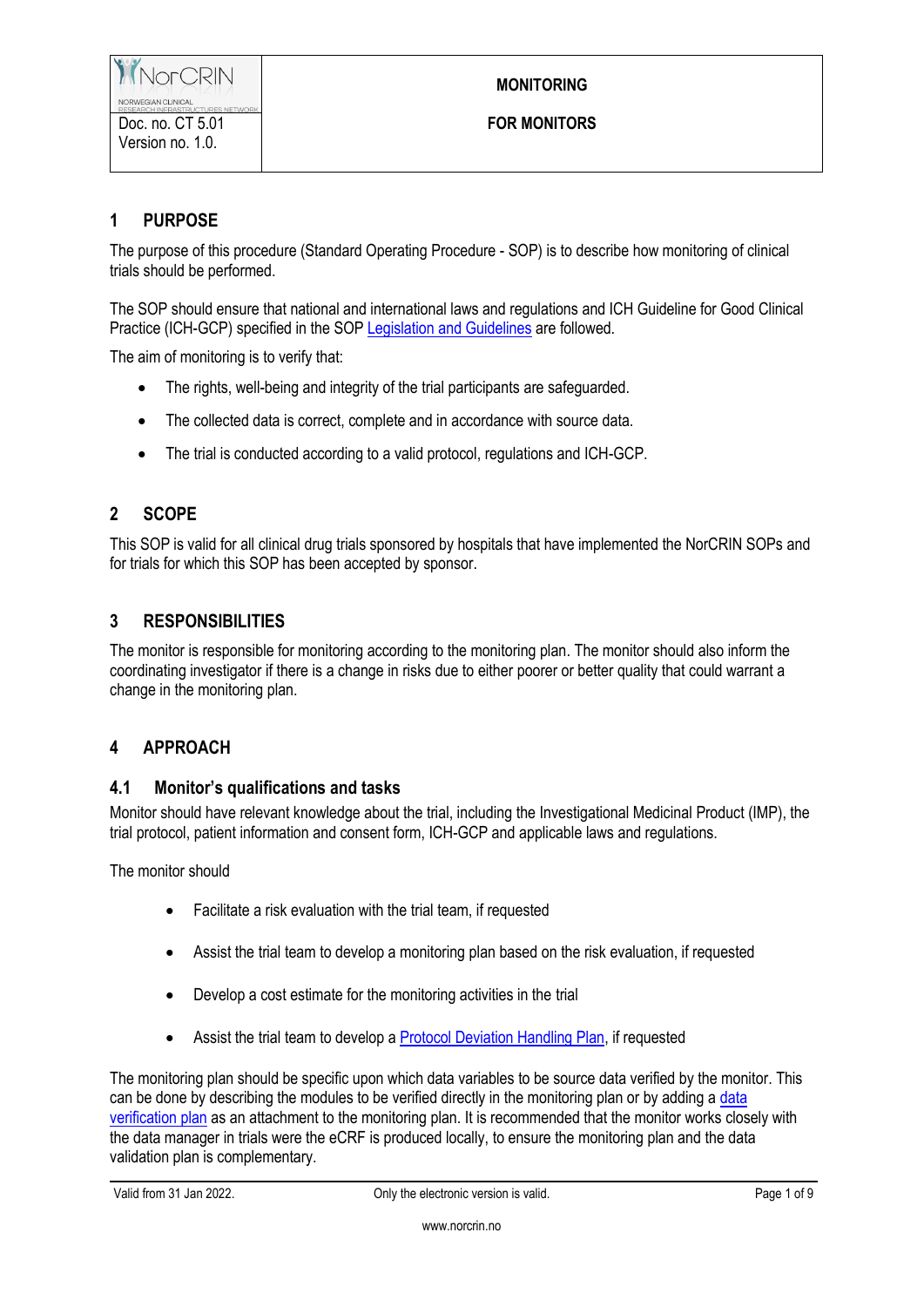The monitor should also consider and discuss with the data manager, statistician and/or trial group, whether interim analysis or data monitoring committee meetings during the trial require additional monitoring activities, and if so, include this in the monitoring plan.

In case the monitor is not employed at sponsor institution, a Data Processing Agreement must be signed. It can be included in the monitoring agreement or as a separate document. Monitor should assist sponsor to get this agreement in place.

Monitor should follow the Monitoring Plan and relevant trial procedures defined by coordinating investigator.

After each monitoring visit, both on-site and off-site, the monitor should complete a report. The report should be completed and forwarded to the coordinating investigator as a pdf-document including attachment 1, the action list, within 14 calendar days., The action list should be sent to the site in parallel, as a pdf-document attached to an e-mail. The complete report can be sent to the site, as well, but this is not mandatory. However, for the initiation visit report, it is a requirement to file a copy of the complete report in the site's ISF.

Issues considered protocol deviations should be reported according to protocol specific procedure.

### **4.2 Lead monitor's tasks**

In national and international studies with several monitors involved, the monitor at the coordinating investigator's institution will become the lead monitor for the trial. The lead monitor will be the liaison between the coordinating investigator and the monitors.

In addition to the tasks listed above, the lead monitor should

- Share the risk assessment, monitoring plan, cooperation agreement and cost estimate, as applicable, with the other monitors, including accounting information required for invoicing
- Assist the sponsor/coordinating investigator with having a Data Processing Agreement in place with monitors employed at other institutions than the sponsor institution
- Provide training in the monitoring plan
- Present the monitoring plan at common initiation meetings, if requested
- Answer questions from monitors and others related to the monitoring in the trial
- Schedule phone meetings and other meetings upon request or when required
- Share information from the coordinating investigator and trial team, as applicable, on an ongoing basis

#### **4.3 Initiation visit**

An initiation visit should be performed at each trial site before the trial is initiated to ensure all required documents and IMP are in place. The initiation visit may be combined with the start-up meeting, see SOP [Application](https://www.norcrin.no/documents/2022/01/ct-2-08-application-process-approvals-and-start-up.docx/)  [Process, Approvals and Start-up](https://www.norcrin.no/documents/2022/01/ct-2-08-application-process-approvals-and-start-up.docx/) and mal [Start-up Meeting Agenda.](https://www.norcrin.no/documents/2021/12/ct-2-08-01-start-up-meeting-agenda.docx/)

Monitor will make visit arrangements with the principal investigator (PI) or designee. If applicable, and described in the monitoring plan, an appointment will also be made with the pharmacy, laboratory or other units to be involved in the trial.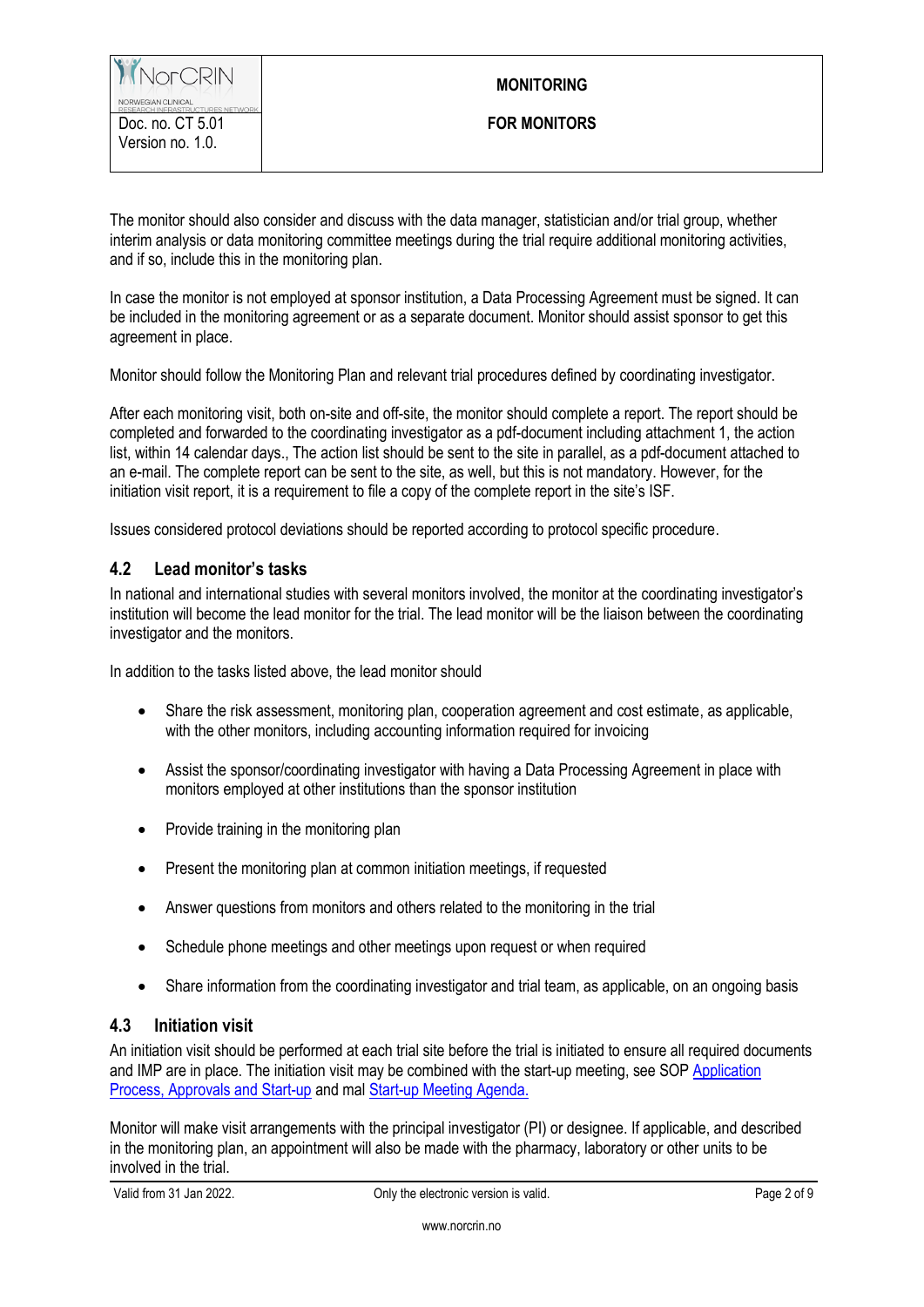After the initiation visit, the monitor should complete th[e Trial Initiation Report](https://www.norcrin.no/documents/2022/01/ct-2-13-01-trial-initiation-report.docx/)

The monitor will decide whether the site is ready to start enrolment or not, based on the issues identified. Examples of major issues are; pending approvals or agreements, missing/incomplete delegation log, insurance certificate, source data list, trial drug or training of trial personnel. When all major outstanding issues are resolved and the monitor considers the site is ready to start enrolment, the monitor inform the principal investigator and project leader. If applicable, access to the eCRF system will be given to the site staff upon forwarding a completed and signe[d Green Light for Start of Trial Recruitment](https://www.norcrin.no/documents/2022/01/ct-2-13-07-green-light-for-start-of-trial-recruitment.doc/) to the data manager, with copy to the principal investigator and coordinating investigator.

#### **4.4 Initiation visit report**

Any cross in grey boxes in the initiation visit report template should be commented. In the comment field, please refer to the relevant question number when adding the comment.

The "not applicable" box should be used if the topic is not relevant for the trial (e.g. blinding in an open trial) or not required to be checked according to the monitoring plan (e.g. biobank is used, but the monitoring plan does not require the monitor to check the facilities).

The "not checked" box should be used if the topic is relevant for the trial and/or part of the monitoring plan, but when the monitor for whatever reason did not perform the check during the actual visit. The reason for why the check was not performed, must be explained in the comment field (e.g. due to time constraints the Investigator Site File was not checked at this visit).

In section 1, enter the date and version no. of the current protocol and informed consent form. The table should be modified if more than one version of the documents are in use at the same time.

In section 4, all trial staff members listed on the delegation log, should file a current copy of their CV in the Investigator Site File (ISF). The PI must document ICH-GCP knowledge, either on their CV or by a training certificate. This is also recommended for other trial staff members performing trial specific tasks as obtaining informed consents, collecting data or evaluating the trial participant. All trial staff performing trial specific tasks should also document that they have received protocol and procedure specific training either by a training certificate or on a trial specific training log.

In section 8, specify whether an Investigator's Brochure (IB) or a Summary of Product Characteristics (SmPC) is used as referral document in this trial and specify version and/or date of the current document. IBs are usually used for IMPs without marketing approval, while SmPCs are used for IMPs with marketing approval. IBs should be revised annually. If there is no new information available, the manufacturer should provide a document confirming this. The latest version of the SmPC can be found at [https://www.legemiddelsok.no/.](https://www.legemiddelsok.no/)

In section 9, attention should be paid to trial specific equipment and/or equipment important to the endpoints in the trial. In these cases, ensure there are routines in place for service, validation and/or calibration. Further, all lab reference values (original, as well as updated values), should be available as part of the trial documentation at the site. In addition, there should also be documentation in place showing the lab is accredited or ISO-certified. Ensure the accreditation or ISO-certification still is valid.

If a check of the local biobank is part of the monitoring plan, refer to [Biobank Monitoring Report](https://www.norcrin.no/documents/2022/01/ct-2-13-04-biobank-monitoring-report.docx/)

In section 12, if relevant, the monitor should inform the data manager for the trial when the eCRF can be made available for the site staff, i.e. when there are no major issues pending.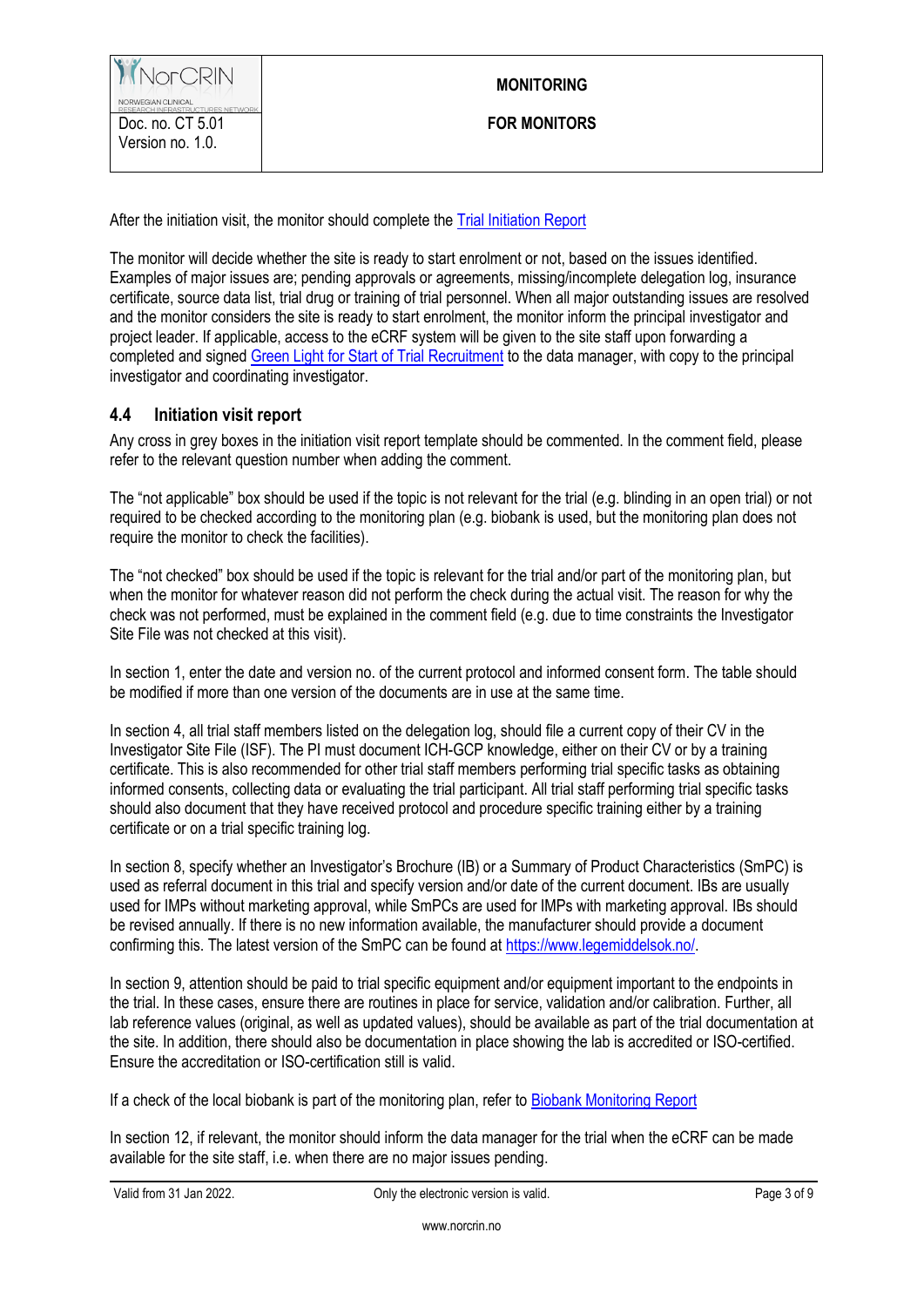For pending issues, the monitor should set a due date which reflects the seriousness of the deviation when completing the actions to be taken by the site staff. In case of serious deviation requiring urgent action, a solution should be expected within a week or two. For deviations without any urgency, a solution could be expected within a month or two.

## **4.5 Monitoring visit**

The Monitoring Plan should define when the first monitoring visit is to take place and the frequency of the subsequent visits. Usually the first visit will take place shortly after inclusion of the first trial participants.

The Monitoring Plan should also clearly define focus and tasks at the monitoring visits.

In case the Monitoring Plan requires monitoring of a biobank, see section 4.10.

The Monitor is responsible for informing the PI about any missing documents, deviations found between source data and CRF, or any actions required to ensure the trial is run according to the trial protocol, laws and regulations and ICH-GCP. All actions and corrections required should be performed and documented accordingly by the site personnel. The monitor is not allowed to amend source documents or enter data into the CRF.

### **4.6 Monitoring visit report**

After each monitoring visit the monitor should complete the [Monitoring Report](hhttps://www.norcrin.no/documents/2022/01/ct-2-13-02-monitoring-report.docx/) any cross in grey boxes in the monitoring visit report template should be commented. In the comment field, please refer to the relevant question number when adding a comment.

In section 2, enter the date and version number of the current protocol and informed consent form. The table should be modified if more than one version of the documents is in use at the same time.

In section 4, note which version(s) of the informed consent form(s) that has been used at the site and for which subjects the informed consent form and the consent process where checked. In the subject's medical notes it should be stated that the subject has received oral and written information, had the opportunity to ask questions, had time to consider participation and was given a copy of the signed informed consent form. Checking informed consent forms includes the following:

- Is the informed consent form signed before any trial specific procedures have been done?
- Is the correct version of the informed consent form used? Is version number and date present in the header or footer? Is the version approved by the Regional Committees for Medical and Health Research Ethics (REK)?
- Are all applicable fields completed?
- Is the contact information (name, address and phone no.) correct?
- Have the subjects (or subject's representative) signed and dated themselves? Is the date complete (day, month and year)? If the signature is not legible, it is recommended that the name is written in typed letters, as well.
- Is the person informing the subject delegated this task on the delegation log? Is the date complete with day, month and year? If the signature is not legible, it is recommended that the name is written in typed letters, as well.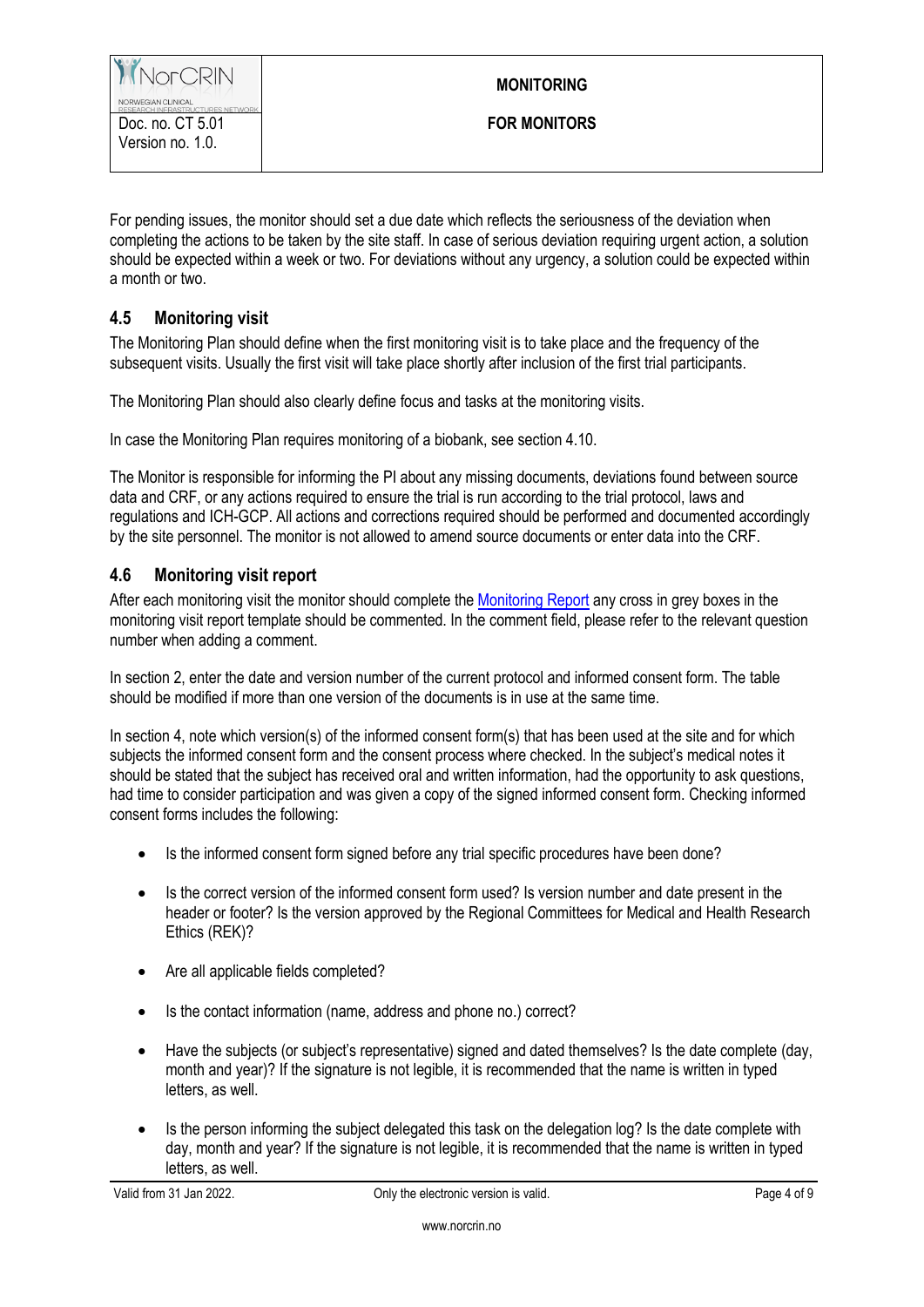#### **MONITORING**

In section 5, record for which subjects inclusion and exclusion criteria have been checked. Also record for which subjects and for which visits source data verification has been performed. If queries cannot be entered directly into an eCRF, they should be listed in the report or on a [Query List.](https://www.norcrin.no/documents/2021/12/ct-2-13-06-query-list.docx/) The list should be attached to the action list when sent to the site and the monitor should keep a copy, to be able to verify that all queries are resolved.

In section 6, record for which subjects and visits AEs and SAEs have been checked. In case of deviations, please comment. Further, check that the annual safety report, Drug Safety Update Report (DSUR), is submitted in CTIS in time (yearly from date of birth  $+$  up to 60 days for submission) after the birth date.

In section 7, for studies with marketed products, drug accountability logs should be available for each subject. For studies with trial specific produced IMP, there should additionally be drug accountability logs at site level. Templates can be found at NorCRIN. In case other templates or records are used, these should contain all required information, e.g. dose dispensed to whom, when and by whom, batch number and expiry date.

In trials with blinded and unblinded monitor, the blinded monitor should complete a monitoring report, except for section 7 regarding investigational medicinal products. The unblinded monitor completes a separate report, but section 7 only. The blinded monitor forward the report to coordinating investigator (action list to investigator), the unblinded monitor should forward the report/action list to unblinded trial staff only and ensure the unblinded trial staff follow up on action items. The unblinded trial staff should store the report with limited access to blinded trial staff during the trial, and the unblinded monitor should keep unblinded reports electronically at a secure place with limited access to the blinded monitor. When the database is locked the unblinded reports can be filed in the site's ISF and copies should be forwarded to coordinating investigator for filing in TMF. Issues considered protocol deviations should be reported according to protocol specific procedure keeping the blinding whenever possible. In some studies, the coordinating investigator may be unblinded.

In section 8, all lab reference values (original, as well as updated values), should be available as part of the trial documentation at the site.

If a check of the local biobank is part of the monitoring plan, refer to [Biobank Monitoring Report.](https://www.norcrin.no/documents/2022/01/ct-2-13-04-biobank-monitoring-report.docx/)

In section 12, monitoring should be risk-based. It is therefore important that the monitor informs the coordinating investigator whenever the monitor uncovers deviations that warrant a change in the monitoring plan for the entire trial or for that specific site. This information should be highlighted in the email and the monitor should ensure that an evaluation is given by coordinating investigator.

For pending issues, the monitor should set a due date which reflects the seriousness of the deviation when completing the actions to be taken by the site staff. In case of serious deviation requiring urgent action, a solution should be expected within a week or two. For deviations without any urgency, a solution should be expected within a month or two. For some deviations, a solution cannot be expected until the subject returns for the next visit. In these cases, the expected date for the next visit should be used as due date.

## **4.7 Close-out visit**

A close-out visit should be performed at each site after the last patient last visit. Deviations from this may be applicable for studies with a long survival follow-up period, and should be detailed in the Monitoring Plan.

After the close-out visit the monitor should complete the [Close-out Monitoring Report](https://www.norcrin.no/documents/2022/01/ct-2-13-03-close-out-monitoring-report.docx/).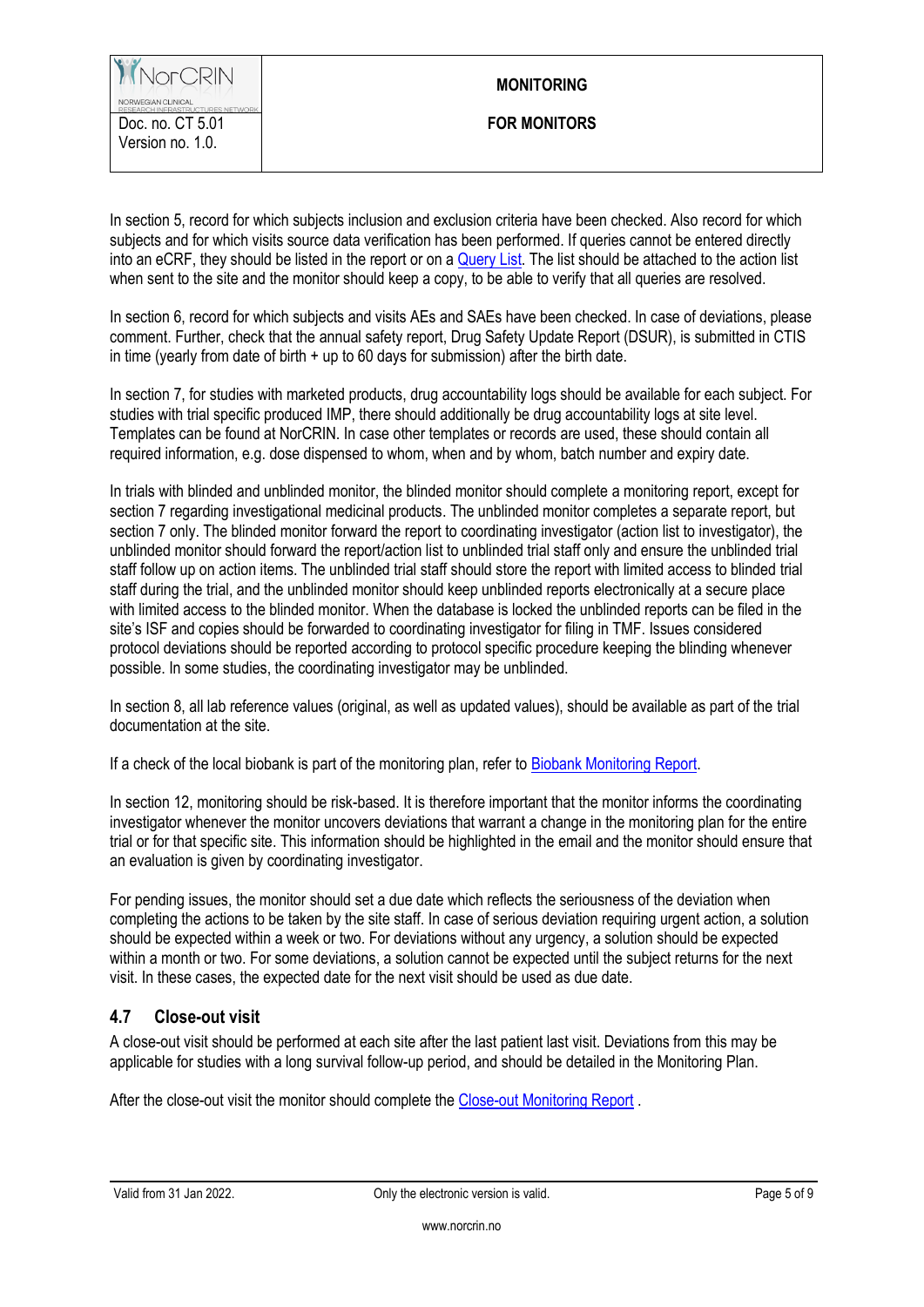### **MONITORING**

# **4.8 Close-out visit report**

Any cross in grey boxes in the close-out visit report template should be commented. In the comment field, please refer to the relevant question number for the comment.

To section 4, in trials with blinded and unblinded monitor, the blinded monitor should complete a close-out visit report, except section 4 regarding investigational medicinal products. The unblinded monitor completes a separate report, but section 4 only. The blinded monitor forward the report to coordinating investigator (action list to investigator), the unblinded monitor should forward the report to unblinded trial staff only. The unblinded trial staff should store the report with limited access to blinded trial staff during the trial, and the unblinded monitor should keep unblinded reports electronically at a secure place with limited access to the blinded monitor. When the database is locked the unblinded reports can be filed in the site's ISF and copies should be forwarded to coordinating investigator for filing in TMF. In some studies, the coordinating investigator may be unblinded.

For pending issues, the monitor should set a due date which reflects the seriousness of the issue when completing the actions to be taken by the site staff. In case of serious deviation requiring urgent action, a solution should be expected within a week or two. For deviations without any urgency, a solution should be expected within a month or two.

It is recommended that the monitor lists coordinating investigator's tasks for follow-up as pending issues, as a help and reminder for the coordinating investigator. This applies only to the close-out visit report at coordinating investigator's site. Proposed text is as follows:

8.1 Please report the trial as completed according to the hospital's internal guidelines.

8.2 Please report the trial as completed in CTIS within 15 days after the trial is completed in each participating country, in all countries in the EEA and in the last country worldwide.

8.3 Please send a final report for the trial in CTIS within 12 months after the trial is completed.

8.4 Please update CTIS with the results of the trial within 12 months after the trial is completed.

8.5 Please update trial information on the hospital's web pages as soon as possible after the trial is completed.

8.6 Please update trial information on ClinicalTrials.gov within 30 days after the trial is completed, if the trial is registered there.

## **4.9 Off-site monitoring**

Off-site monitoring is defined as monitoring of a site by phone or videoconference. If a videoconference is going to be used and the monitoring plan requires verifying of sensitive information, for instance signed informed consent forms or source data with personal information, a secure solution approved by the site institution is required.

To perform an efficient off-site monitoring visit, the site staff should be prepared. It is therefore recommended to e-mail the investigator and trial coordinator in advance with information about the purpose of the visit and items to be discussed. The e-mail should also list documents to be checked, so the site staff can ensure they are easily available during the off-site monitoring. Documents to be checked may include patient records, informed consent forms, as well as documents from the ISF. The participation of the investigator is recommended, at least at a part of the off-site monitoring, to ensure investigator's oversight of the trial.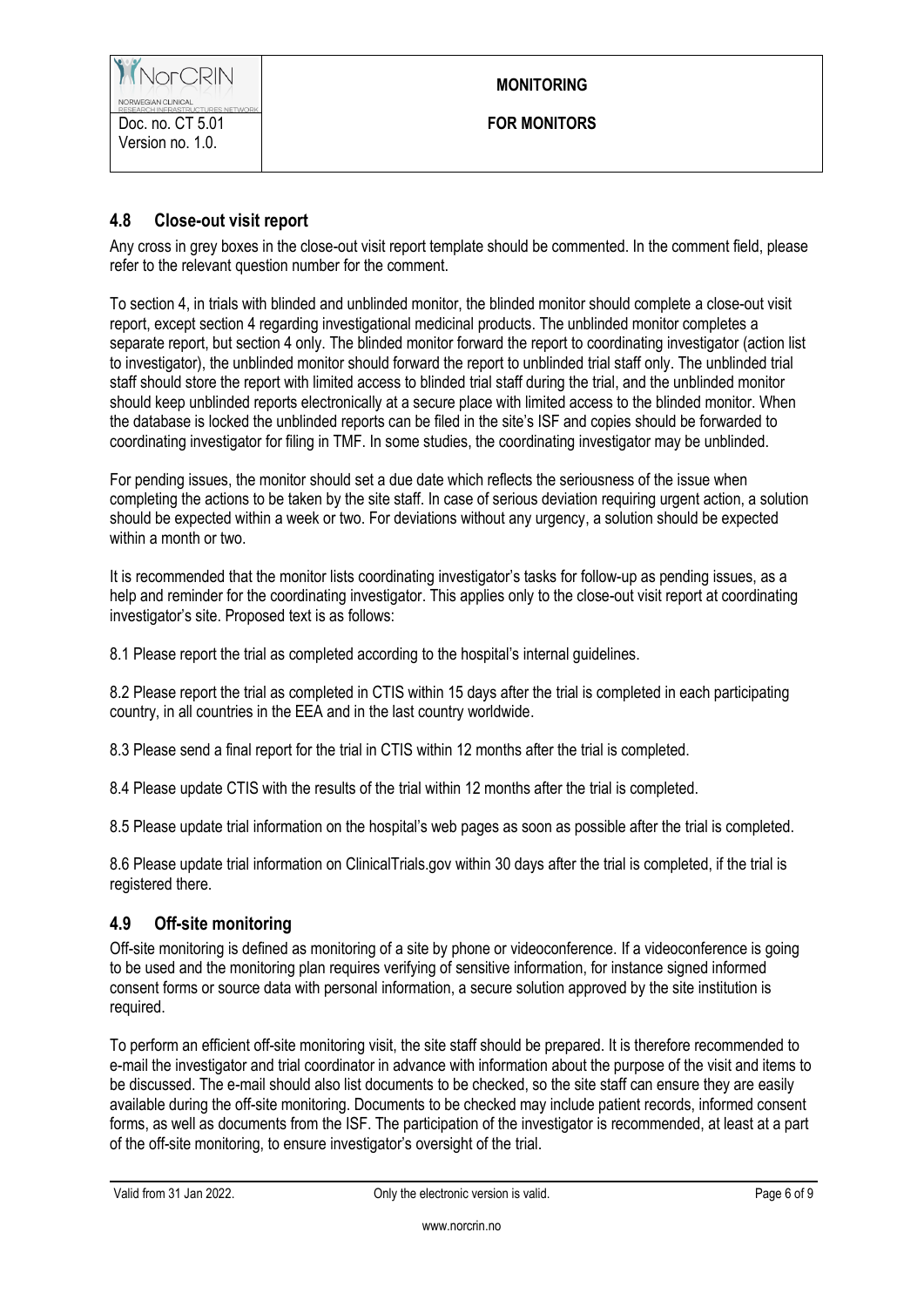## **MONITORING**

To perform an efficient off-site monitoring visit, also the monitor should be well prepared, including selecting the patients to be source data verified before the off-site monitoring visit.

# **4.10 Off-site monitoring visit report**

NorCRIN's visit report templates should be used as is, with a cross for "not checked" for those questions not being checked during the off-site monitoring. No fields or sections should be removed from the template.

Any cross in any grey boxes in the monitoring report template should be commented. Provide "off-site monitoring" as reason if there are questions that cannot be answered because the monitoring is being done by phone or videoconference.

# **4.11 Biobank monitoring**

Sometimes the risk assessment indicates that the monitor should monitor also a study's biobank. In case samples are stored in freezers not part of a hospital's regular sample repository, a verification by the monitor to ensure the samples are registered, temperature monitored and stored properly, may be warranted.

## **4.12 Biobank monitoring report**

In general, cross in any grey boxes in the monitoring of biobank report template should be commented. In the comment field, refer to the relevant question number for the comment

In section 1.1 and 1.2, record contact information available for the PI and other relevant site personnel to be contacted in case the samples have to be relocated, for instance.

In section 1.4, use the comment field to describe whether a central surveillance system is used (electronically temperature surveillance) or if it is done manually. Manually surveillance is recommended daily.

In section 1.5, use the comment field to describe what happens if the temperature is outside recommended limits.

In section 1.6, the department/clinic ought to have emergency equipment. The personnel should know where it is placed.

In section 1.8, check with the Technical Department responsible for the set up of the storage facility.

In section 3.3, the samples should not be marked with directly identifiable personal information.

In section 3.4, the samples should have labels adapted to the type of freezer and the duration of the storage. It must be possible to read the print and the labels should stick to container for the duration of the storage.

In section 3.7, if no, use the comment field to describe how the site keeps an overview of the biobank. In addition describe whether there is an overview over samples that have been taken out and refreezed again.

In section 3.9, the responsible person should ensure the samples are packed and shipped according to local regulations, see e.g. shipment of biological material published by "Direktoratet for samfunnssikkerhet og beredskap".

In section 3.10, when samples are going to be shipped from one site to another, there must be an agreement in place. If both sites are participating in the trial, the shipment of samples could be described in a collaboration agreement. If the samples are going to be shipped to a third party, there should be a Material Transfer Agreement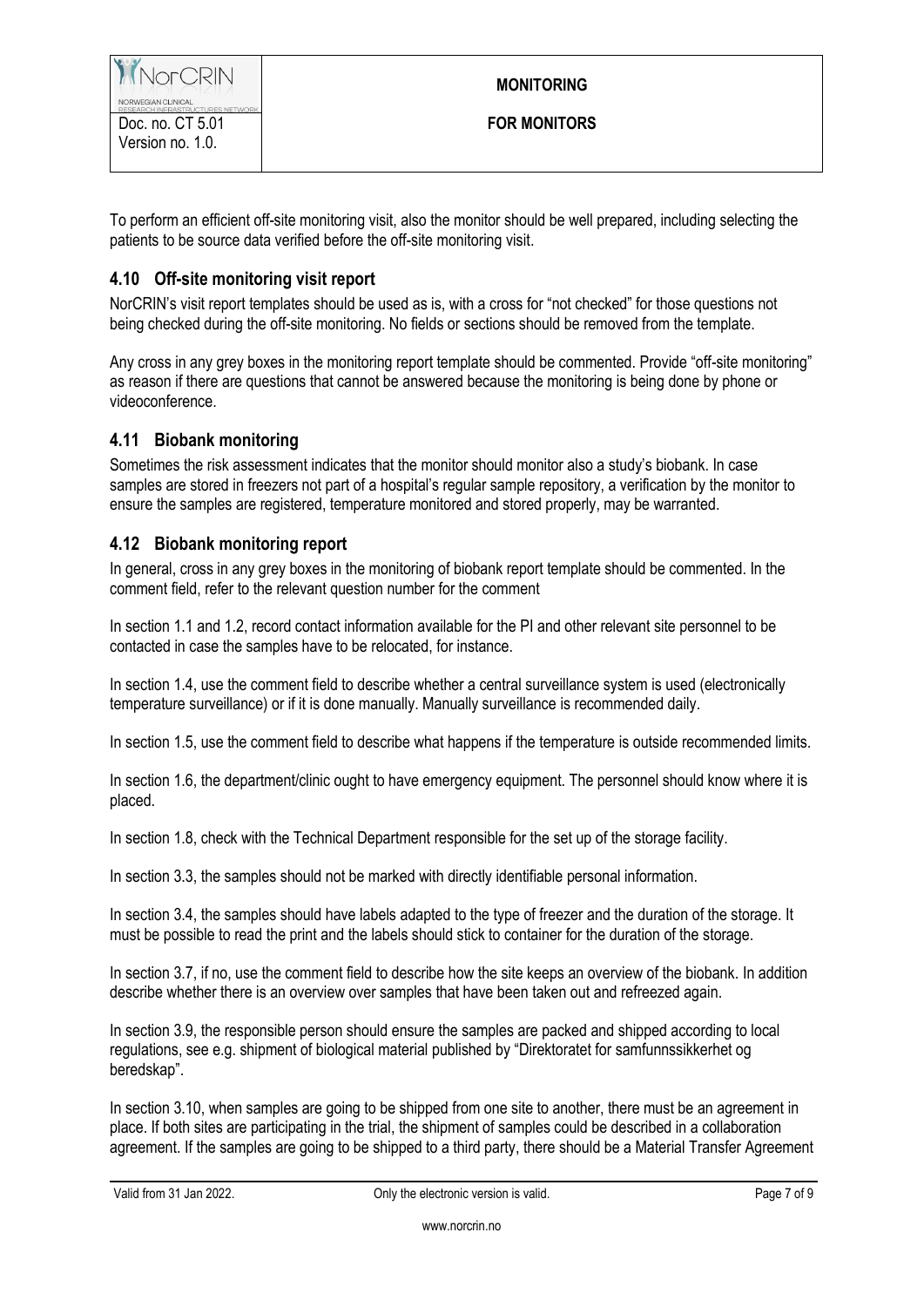(MTA) in place. Remember, the person responsible for shipment must ensure that the trial subject has consented to this, and the samples generally need to be de-identified.

For pending issues, the monitor should set a due date which reflects the seriousness of the deviation when completing the actions to be taken by the site staff. In case of serious deviation requiring urgent action, a solution should be expected within a week or two. For deviations without any urgency, a solution should be expected within a month or two.

#### **4.13 Monitor handover checklist**

In case the monitoring of a site has to be handed over to another monitor, the previous monitor should inform about the monitoring status of the site by completing [Trial Handover Procedure and Checklist.](https://www.norcrin.no/documents/2021/12/ct-2-13-05-trial-handover-procedure-and-checklist.docx/) A copy of the handover checklist should be filed as part of the new monitor's training documentation, as well as together with monitors' CVs in the TMF, to document monitor's qualifications.

# **5 HANDLING OF DEVIATIONS**

Documentation of non-compliance in the individual trial should be handled according to SOP [Protocol Deviation](https://www.norcrin.no/documents/2022/01/ct-2-04-protocol-deviation-handling.docx/)  [Handling](https://www.norcrin.no/documents/2022/01/ct-2-04-protocol-deviation-handling.docx/) and according to the procedures for handling non-compliance of the individual health facility/institution.

## **6 REFERENCES**

#### **6.1 External references**

- **[REGULATION \(EU\) No 536/2014](http://ec.europa.eu/health/sites/health/files/files/eudralex/vol-1/reg_2014_536/reg_2014_536_en.pdf)**
- [ICH Guideline for Good Clinical Practice \(GCP\) E6 \(R2\)](http://www.ema.europa.eu/docs/en_GB/document_library/Scientific_guideline/2009/09/WC500002874.pdf) chap. 5.18
- [Beste praksis for norske biobanker \(27.05.2019\)](https://bbmri.no/sites/default/files/inline-files/BBP%20med%20lenker.%202.%20utgave%20versjon%202.1_27.05.2019.pdf)

#### **6.2 Internal references**

- SOP [Protocol Deviation Handling](https://www.norcrin.no/documents/2022/01/ct-2-04-protocol-deviation-handling.docx/)
- SOP [Quality and Risk Management](https://www.norcrin.no/documents/2022/01/ct-2-02-quality-and-risk-management.docx/)
- SOP [Monitoring](https://www.norcrin.no/documents/2022/01/ct-2-13-monitoring.docx/)
- [Protocol Deviation Handling](https://www.norcrin.no/documents/2022/01/ct-2-04-01-protocol-deviation-handling-plan.docx/) Plan
- [Trial Initiation Report](https://www.norcrin.no/documents/2022/01/ct-2-13-01-trial-initiation-report.docx/)
- [Monitoring Report](https://www.norcrin.no/documents/2022/01/ct-2-13-02-monitoring-report.docx/)
- [Close-out Monitoring Report](https://www.norcrin.no/documents/2022/01/ct-2-13-03-close-out-monitoring-report.docx/)
- [Biobank Monitoring Report](https://www.norcrin.no/documents/2022/01/ct-2-13-04-biobank-monitoring-report.docx/)

**•** [Trial Handover Procedure and Checklist](https://www.norcrin.no/documents/2021/12/ct-2-13-05-trial-handover-procedure-and-checklist.docx/)